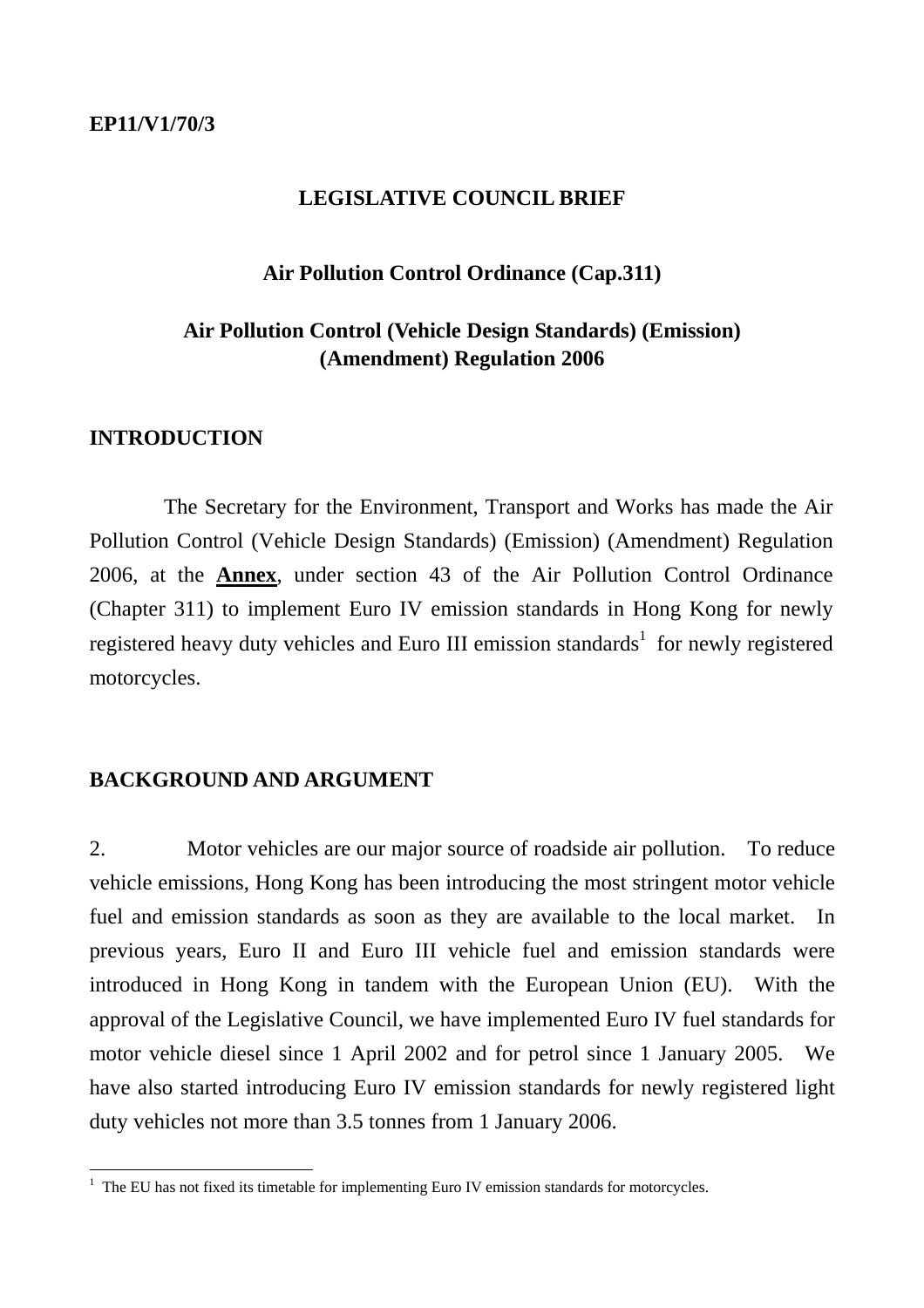3. The EU will tighten their emission standards for newly registered heavy duty vehicles (i.e. those over 3.5 tonnes) to Euro IV from 1 October 2006. A Euro IV model will emit about 30% and 80% less nitrogen oxides and particulates respectively than a Euro III model. The EU will also implement Euro III emission standards for newly registered motorcycles from 1 January 2007. Compared with the existing standards, a motorcycle meeting Euro III emission standards emits about 90% and 50% less hydrocarbons and nitrogen oxides respectively than an existing model.

### **THE AMENDMENT REGULATION**

4. The Air Pollution Control (Vehicle Design Standards) (Emission) (Amendment) Regulation 2006 requires –

- (a) newly registered motor vehicles each of design weight over 3.5 tonnes to comply with Euro IV emission standards from 1 October 2006; and
- (b) newly registered motorcycles to comply with Euro III emission standards from 1 January 2007.

Vehicles meeting the equivalent standards of Japan or the US will be accepted provided that they have the same level of effectiveness in reducing emissions.

#### **LEGISLATIVE TIMETABLE**

5. We will publish the Amendment Regulation in the Gazette on 19 May 2006 and table it at the Legislative Council for negative vetting on 24 May 2006. Subject to the negative vetting by the Legislative Council, the amendments at paragraphs 4(a) and 4(b) will take effect on 1 October 2006 and 1 January 2007

2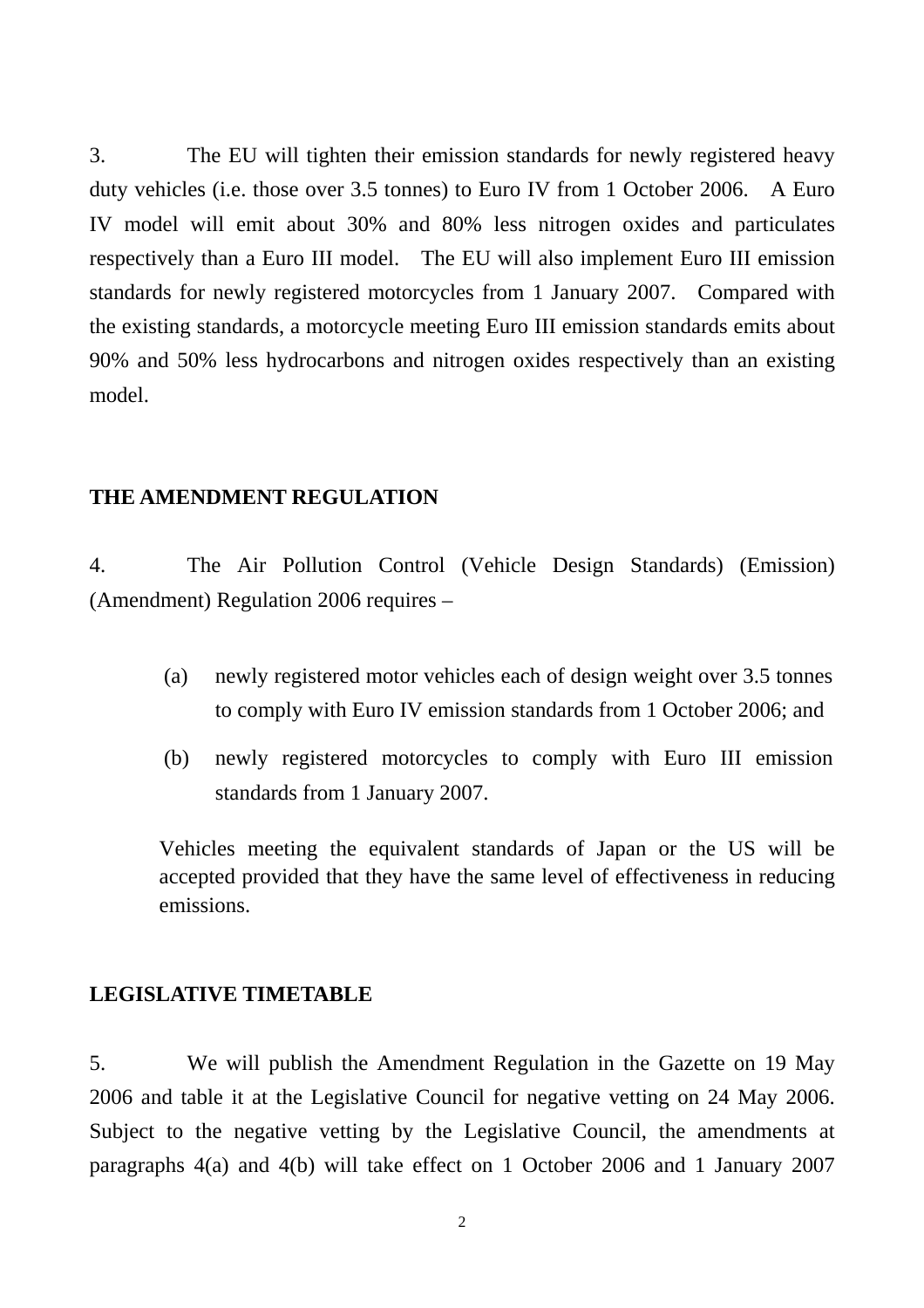respectively.

## **IMPLICATIONS OF THE PROPOSAL**

6. The proposal is in conformity with the Basic Law, including the provisions concerning human rights, and will not affect the current binding effect of the Air Pollution Control (Vehicle Design Standards)(Emission) Regulations. The proposal has no financial or civil service implications. The proposal has no economic implications as it is not expected to have significant effects on vehicle prices.

7. A Euro IV heavy duty vehicle emits about 30% and 80% less nitrogen oxides and particulates respectively than a Euro III model. A Euro III motorcycle emits about 90% and 50% less hydrocarbons and nitrogen oxides respectively than an existing model. The proposal helps further improve roadside air quality.

#### **CONSULTATION**

8. We have consulted the Hong Kong Motor Traders Association (MTA), the Hong Kong Motorcycle Association and the Hong Kong Motorcycle of Commerce on the proposal. They did not raise any objection.

9. Some members of the transport trades are worried about the operability of Euro IV models in the Mainland because of the difference in standards for diesel fuel. In addition, a small number of Euro IV models may require the use of urea solution to support their selective catalytic reduction (SCR) systems for emission reduction. They are also worried about the availability of urea solution on the local market.

10. Vehicle manufacturers have advised that Euro IV vehicle models will be compatible with the Mainland diesel though their particulate emissions will be

3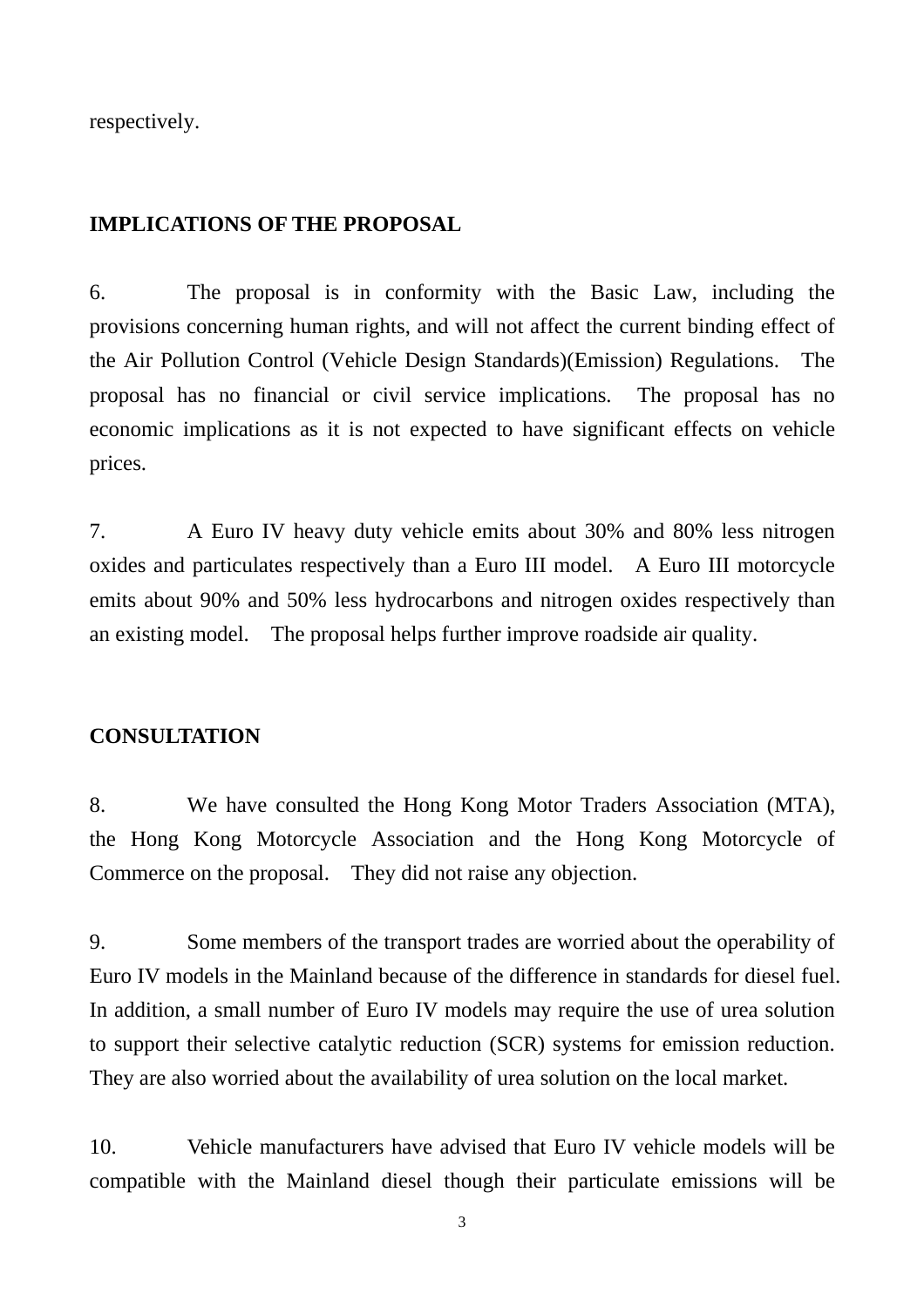8-10% higher than when they are powered by ultra low sulphur diesel. Operability is not a problem.

11. To support the operation of SCR-equipped vehicles, some vehicle manufacturers are already working to set up urea solution refilling facilities in Hong Kong. As for cross-boundary vehicles, their urea solution can be stored on-board because the consumption of urea solution is only 5% of that of diesel. The MTA will work together with the Government to disseminate information on urea solution refilling locations. Since there will be Euro IV models which do not require the use of urea solution, vehicle owners can choose vehicle models depending on their operational need.

12. Some members of the transport trades would also like the Government to subsidise vehicle owners to replace their vehicles with Euro IV models. They want the subsidy to help alleviate the adverse impacts of high diesel prices on their operation and improve their business environment. They are also worried that Euro IV vehicles might cost more to acquire and maintain. Based on feedback from vehicle manufacturers and MTA, we do not expect that the new Euro IV standard will cause a significant increase in vehicle prices. Also, the maintenance requirements of Euro IV models should not differ significantly from Euro III models. In addition, we do not have a timetable to phase out the pre-Euro IV vehicles. The Administration does not consider that there is a need at the moment to provide financial subsidy for the purchase of new Euro IV vehicles.

13. We consulted the LegCo Panel on Environmental Affairs and the Advisory Council on the Environment on the proposal on 27 February 2006 and 13 March 2006 respectively. The Panel and the Council both supported the proposal.

### **PUBLICITY**

14. A press release will be issued on 19 May 2006. A spokesman will

4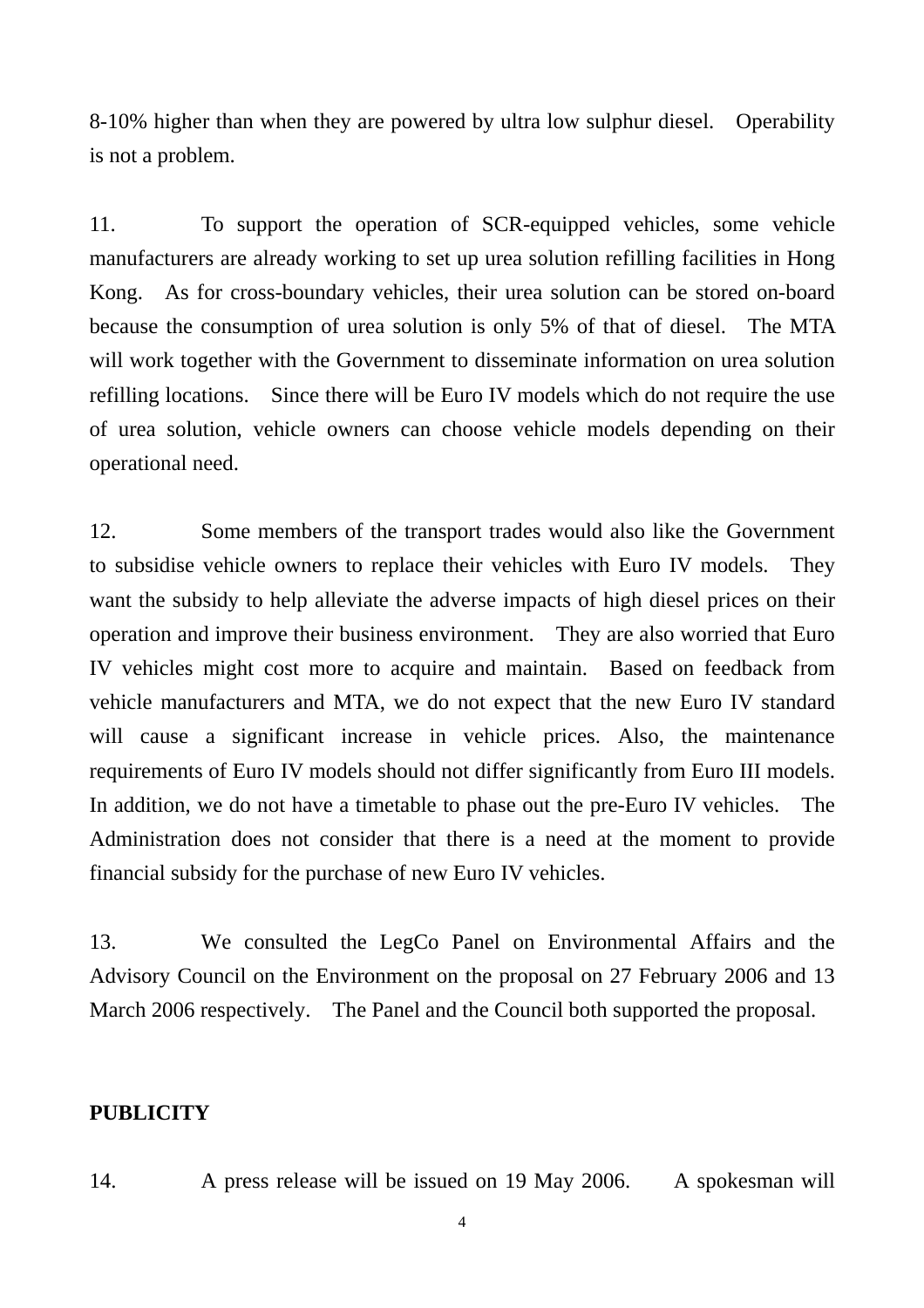be available for answering media enquiries.

# **ENQUIRIES**

15. For any enquiries, please contact Mr W C Mok, Principal Environmental Protection Officer at 2594 6301.

**Environmental Protection Department May 2006**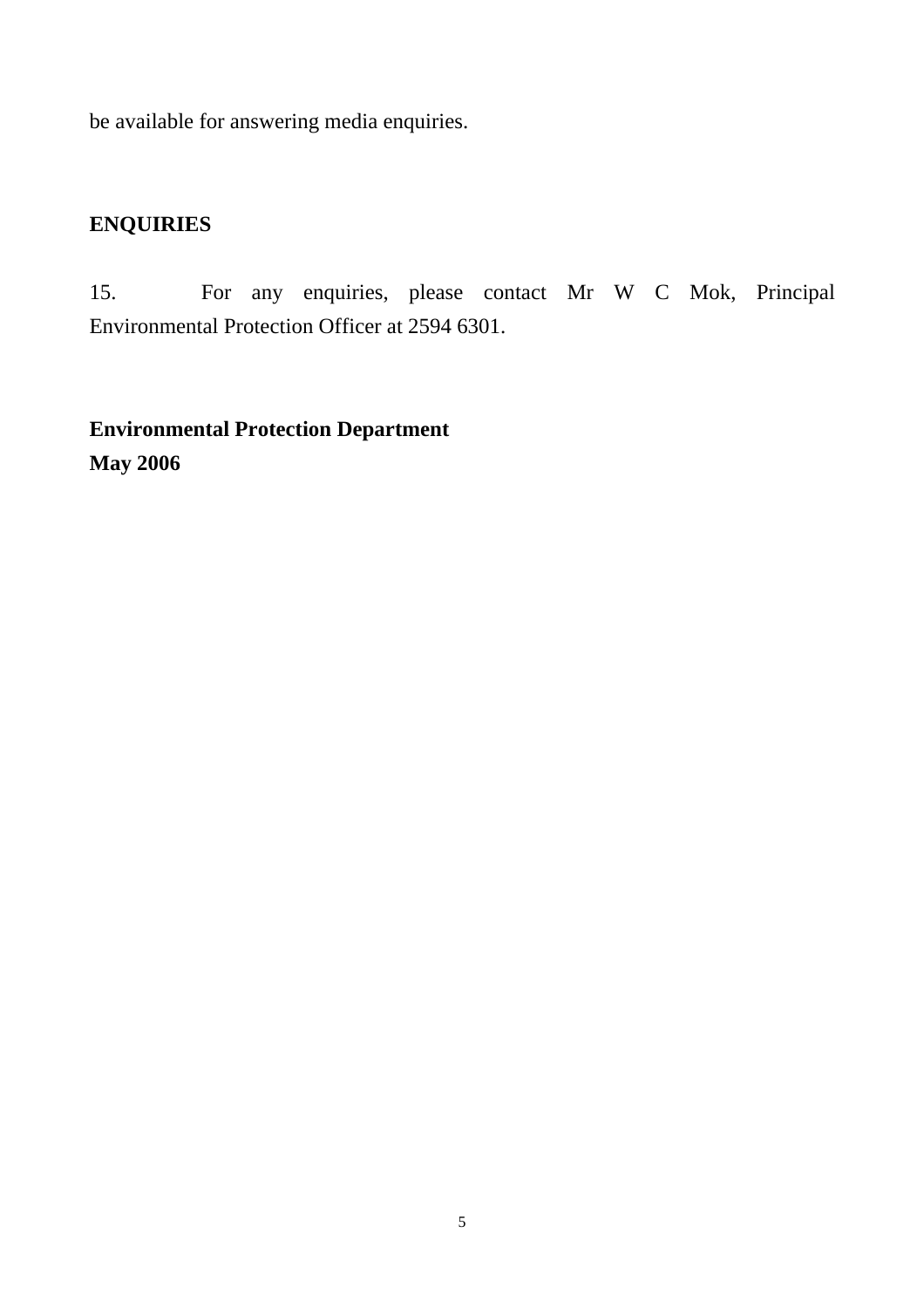# **ANNEX**

# **AIR POLLUTION CONTROL (VEHICLE DESIGN STANDARDS) (EMISSION) (AMENDMENT) REGULATION 2006**

(Made by the Secretary for the Environment, Transport and Works under section 43 of the Air Pollution Control Ordinance (Cap. 311) after consultation with the Advisory Council on the Environment)

#### **1. Commencement**

(1) This Regulation (other than sections 5 and 10) shall come into operation on 1 October 2006.

(2) Sections 5 and 10 shall come into operation on 1 January 2007.

#### **2. Vehicle design standards for certain motor vehicles**

Regulation 7(1) of the Air Pollution Control (Vehicle Design Standards) (Emission) Regulations (Cap. 311 sub. leg. J) is amended –

- (*a*) in paragraph (*j*)(v), by repealing "on or after 1 August 2003" and substituting "between 1 August 2003 and 30 September 2006 (both dates inclusive)";
- (*b*) in paragraph (*ja*)(iv), by repealing "on or after 1 August 2003" and substituting "between 1 August 2003 and 30 September 2006 (both dates inclusive)";
- (*c*) in paragraph (*k*)(iii), by repealing "on or after 1 October 2001" and substituting "between 1 October 2001 and 30 September 2006 (both dates inclusive)";
- (*d*) in paragraph (*ka*)(iii), by repealing "on or after 1 August 2003" and substituting "between 1 August 2003 and 30 September 2006 (both dates inclusive)":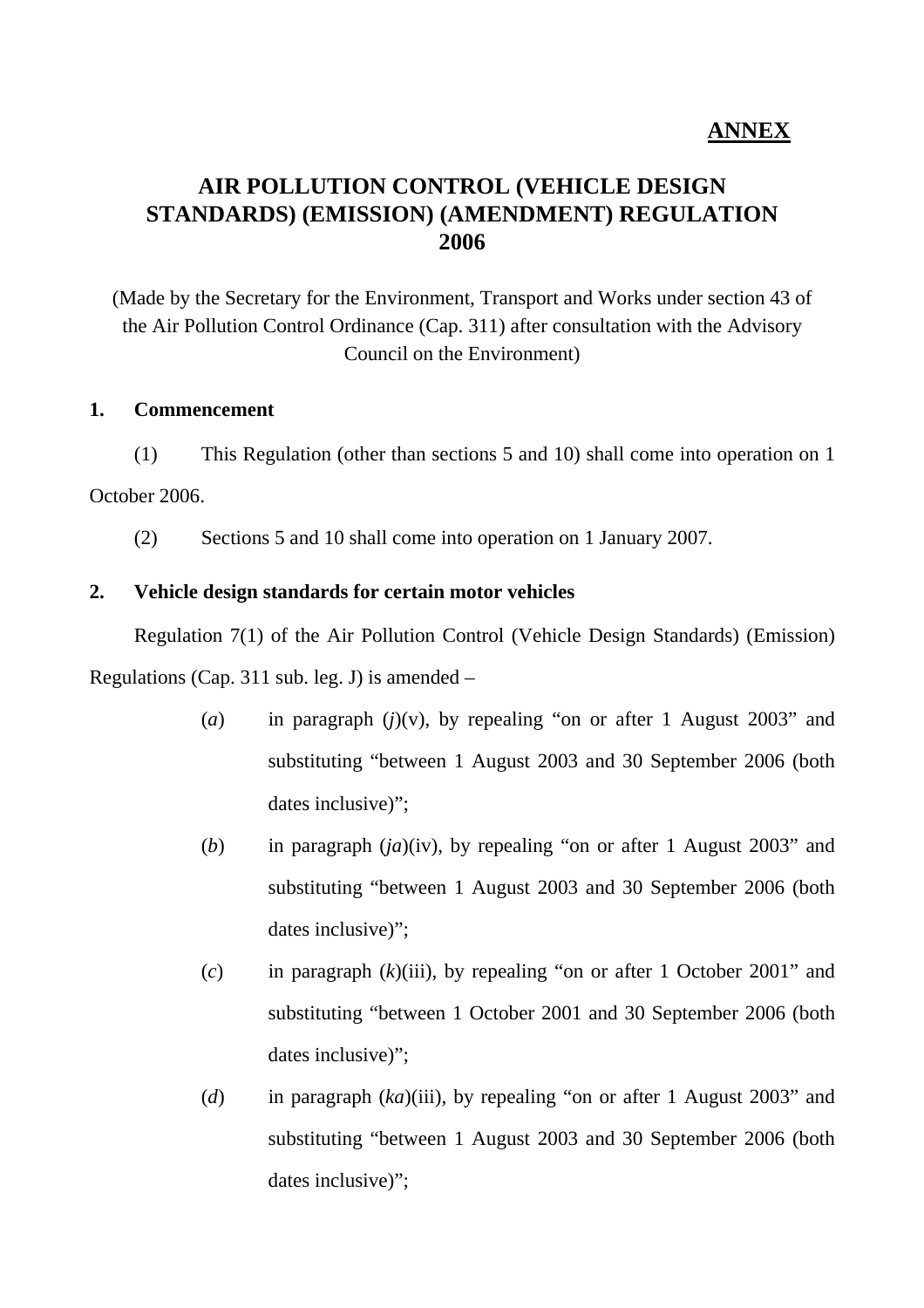- (*e*) in paragraph (*l*)(iii), by repealing "on or after 1 October 2001" and substituting "between 1 October 2001 and 30 September 2006 (both dates inclusive)":
- (*f*) in paragraph (*m*), by repealing "on or after 1 October 1999" and substituting "between 1 October 1999 and 31 December 2006 (both dates inclusive)";
- (*g*) in paragraph (*n*), by repealing "on or after 1 October 1999" and substituting "between 1 October 1999 and 31 December 2006 (both dates inclusive)".

# **3. Vehicle design standards for certain motor vehicles registered on or after 1 January 2006**

Regulation 7B(1) is amended  $-$ 

- (*a*) in paragraph ( $f(x)$ , by repealing "on or after 1 January 2006" and substituting "between 1 January 2006 and 31 December 2006 (both dates inclusive)";
- (*b*) in paragraph (*i*)(iii), by repealing "more than 1.7 tonnes but";
- (*c*) in paragraph (*j*)(iv), by repealing "on or after 1 January 2006" and substituting "between 1 January 2006 and 31 December 2006 (both dates inclusive)";
- (*d*) in paragraph (*m*)(ii), by repealing "more than 1.7 tonnes but";
- (*e*) in paragraph (*n*)(v), by repealing "on or after 1 January 2006" and substituting "between 1 January 2006 and 31 December 2006 (both dates inclusive)";
- (*f*) in paragraph (*q*)(iii), by repealing "more than 1.7 tonnes but".

# **4. Regulation added**

The following is added –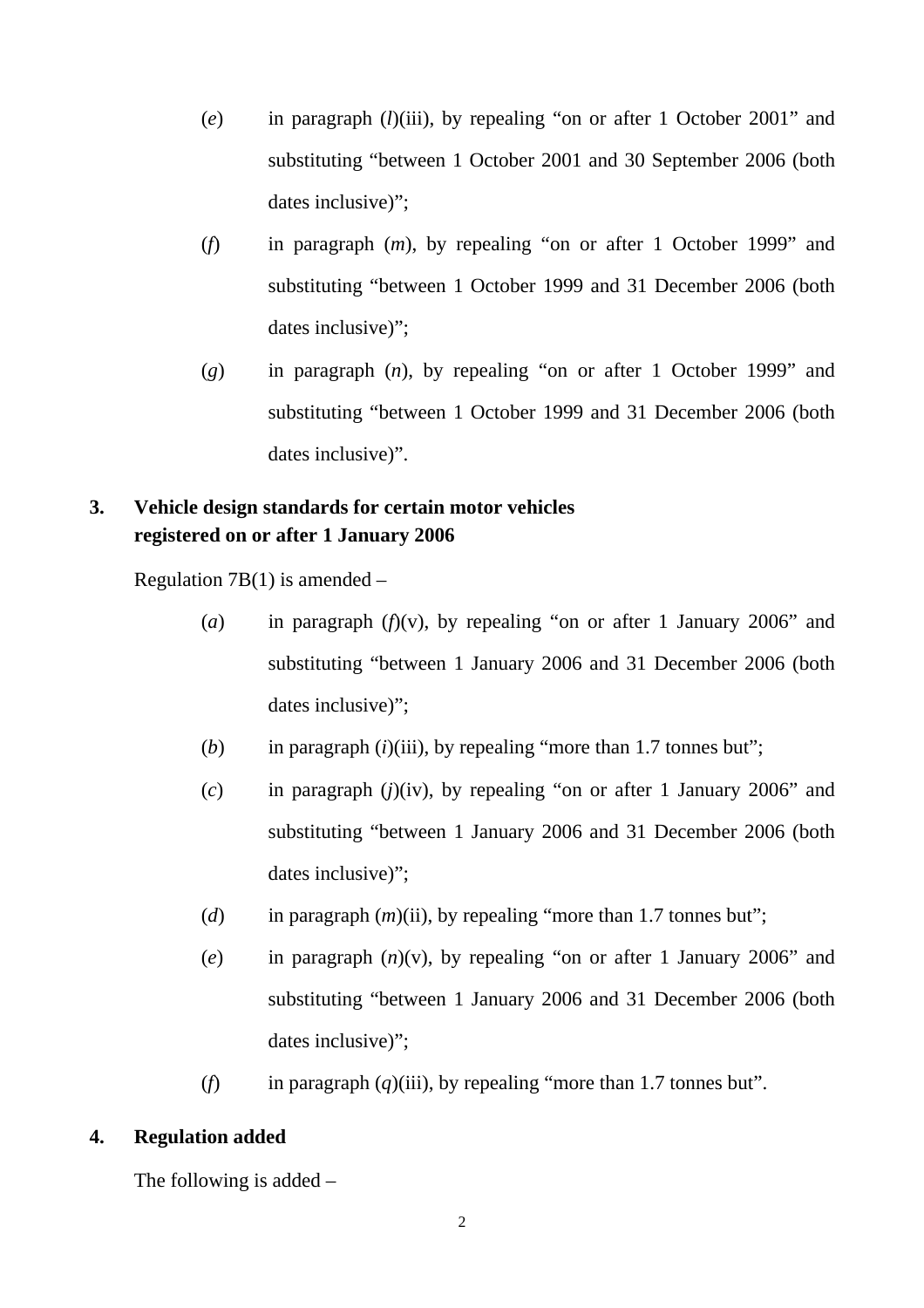# "**7C. Vehicle design standards for certain motor vehicles registered on or after 1 October 2006**

- (1) Subject to regulation  $9 -$ 
	- (*a*) every goods vehicle, light bus or bus which
		- (i) is equipped with a positive-ignition engine;
		- (ii) is constructed to operate on unleaded petrol only;
		- (iii) has a design weight of more than 3.5 tonnes; and
		- (iv) is registered on or after 1 October 2006,

shall be so constructed that the emission from that goods vehicle, light bus or bus conforms to the standards specified in paragraph (*b*) or (*c*) of Schedule 13;

- (*b*) every goods vehicle, light bus or bus which
	- (i) is equipped with a compression-ignition engine;
	- (ii) has a design weight of more than 3.5 tonnes; and
	- (iii) is registered on or after 1 October 2006,

shall be so constructed that the emission from that goods vehicle, light bus or bus conforms to the standards specified in paragraph (*a*), (*b*) or (*c*) of Schedule 13;

- (*c*) every light bus which
	- (i) is equipped with a positive-ignition engine;
	- (ii) is constructed to operate on liquefied petroleum gas only;
	- (iii) has a design weight of more than 3.5 tonnes; and
	- (iv) is registered on or after 1 October 2006,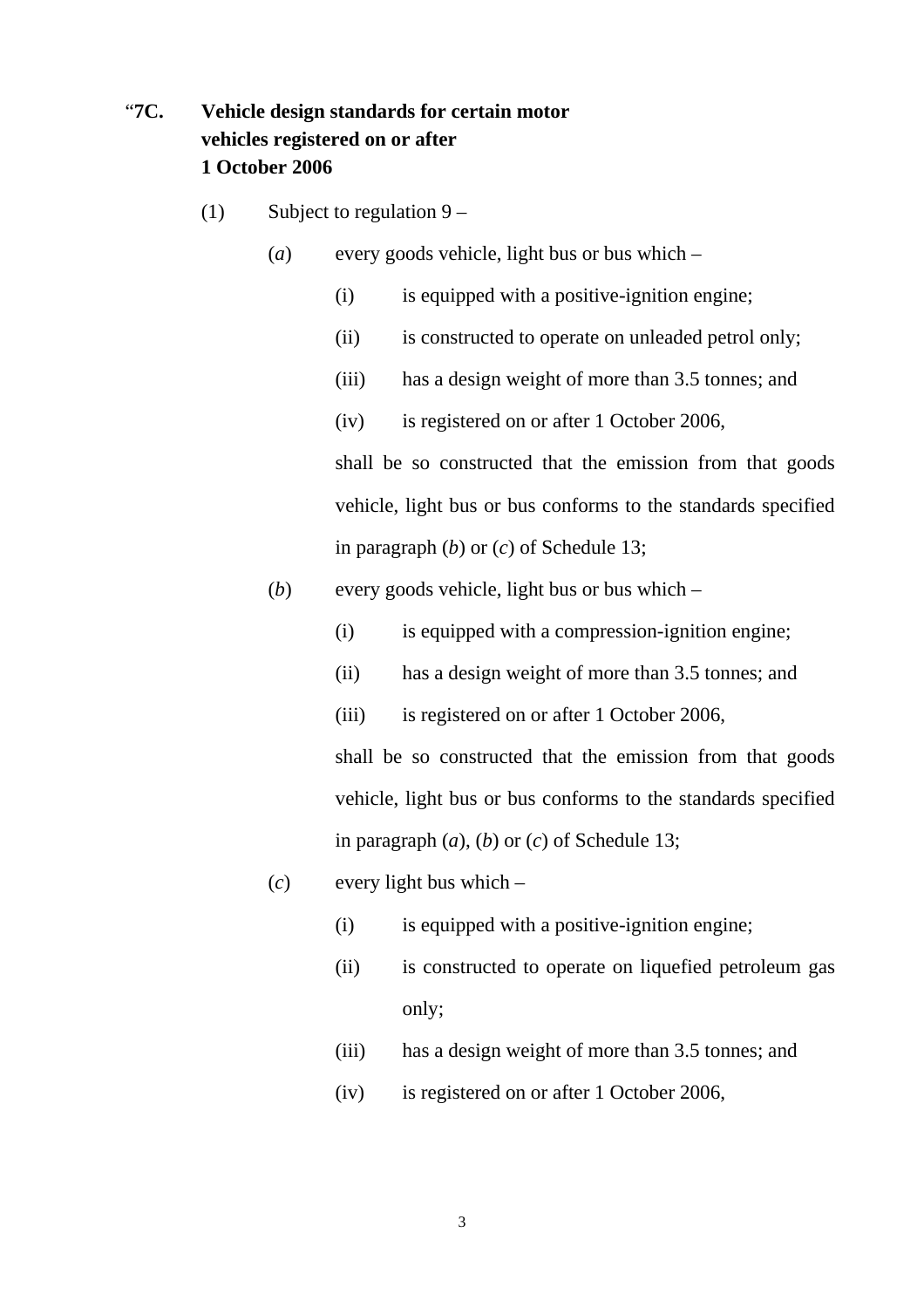shall be so constructed that the emission from that light bus conforms to the standards specified in paragraph (*a*), (*b*) or (*c*) of Schedule 13.

(2) In this regulation, "goods vehicle" (貨車), "light bus" (小型巴士) and "bus" ( $\Box$ ) shall have the meanings assigned to them, respectively, in section 2 of the Road Traffic Ordinance (Cap. 374).".

### **5. Regulation added**

The following is added –

# "**7D. Vehicle design standards for motor cycles and motor tricycles registered on or after 1 January 2007**

(1) Subject to regulation 9, every motor cycle registered on or after 1 January 2007 shall be so constructed that the emission from that motor cycle conforms to the standards specified in paragraph (*a*), (*b*) or (*c*) of Schedule 14.

(2) Subject to regulation 9, every motor tricycle registered on or after 1 January 2007 shall be so constructed that the emission from that motor tricycle conforms to the standards specified in Schedule 15.".

### **6. Compliance with more stringent standards**

Regulation 8 is amended by adding ", 7C, 7D" after "7B".

### **7. Vehicles to which regulations 7, 7B and 14 do not apply**

Regulation 9 is amended –

- (*a*) in the heading, by adding "**, 7C, 7D**" after "**7B**";
- (*b*) by adding ", 7C, 7D" after "7B".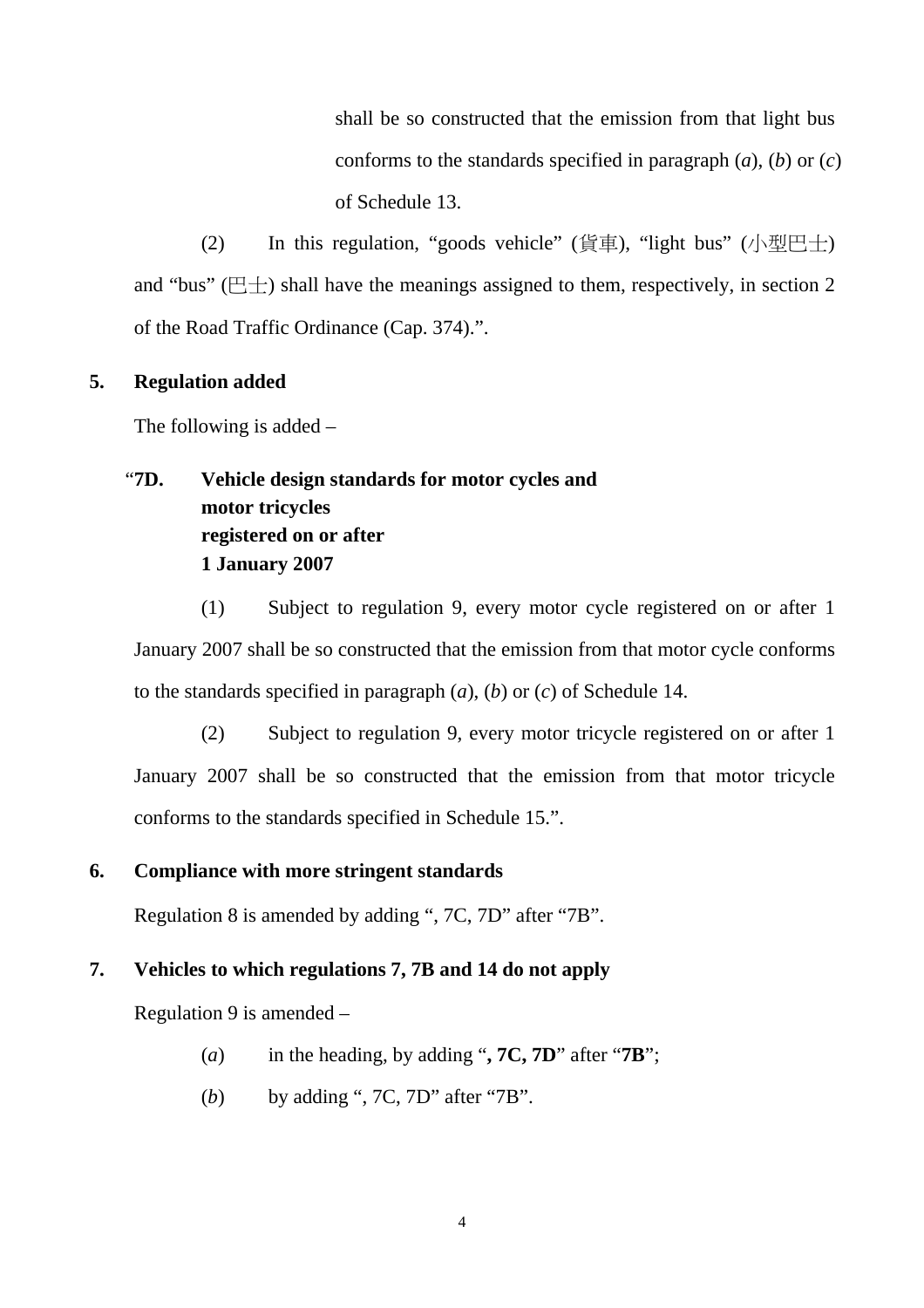# **8. Certain motor vehicles to be equipped with on-board diagnostic system**

Regulation 14 is amended by adding –

"(7) Every motor vehicle under regulation  $TC(1)(b)$  shall be fitted with an on-board diagnostic system so constructed that it conforms to the requirements specified in  $-$ 

- (*a*) the on-board diagnostic system specifications administered by the Environmental Protection Agency of the United States of America;
- (*b*) the on-board diagnostic system specifications stipulated in Directive 2005/55/EC made by the European Parliament and the Council; or
- (*c*) the on-board diagnostic system specifications administered by the Ministry of Land, Infrastructure and Transport of Japan.".

### **9. Schedule 13 added**

The following is added –

# "SCHEDULE 13 [reg. 7C]

# VEHICLE DESIGN STANDARDS (EMISSION) FOR CERTAIN MOTOR VEHICLES REGISTERED ON OR AFTER 1 OCTOBER 2006

- (*a*) European Union Motor Vehicle Emission Standards
	- (i) All the testing procedures, requirements and emission limits as specified in Directive 2005/55/EC made by the European Parliament and the Council.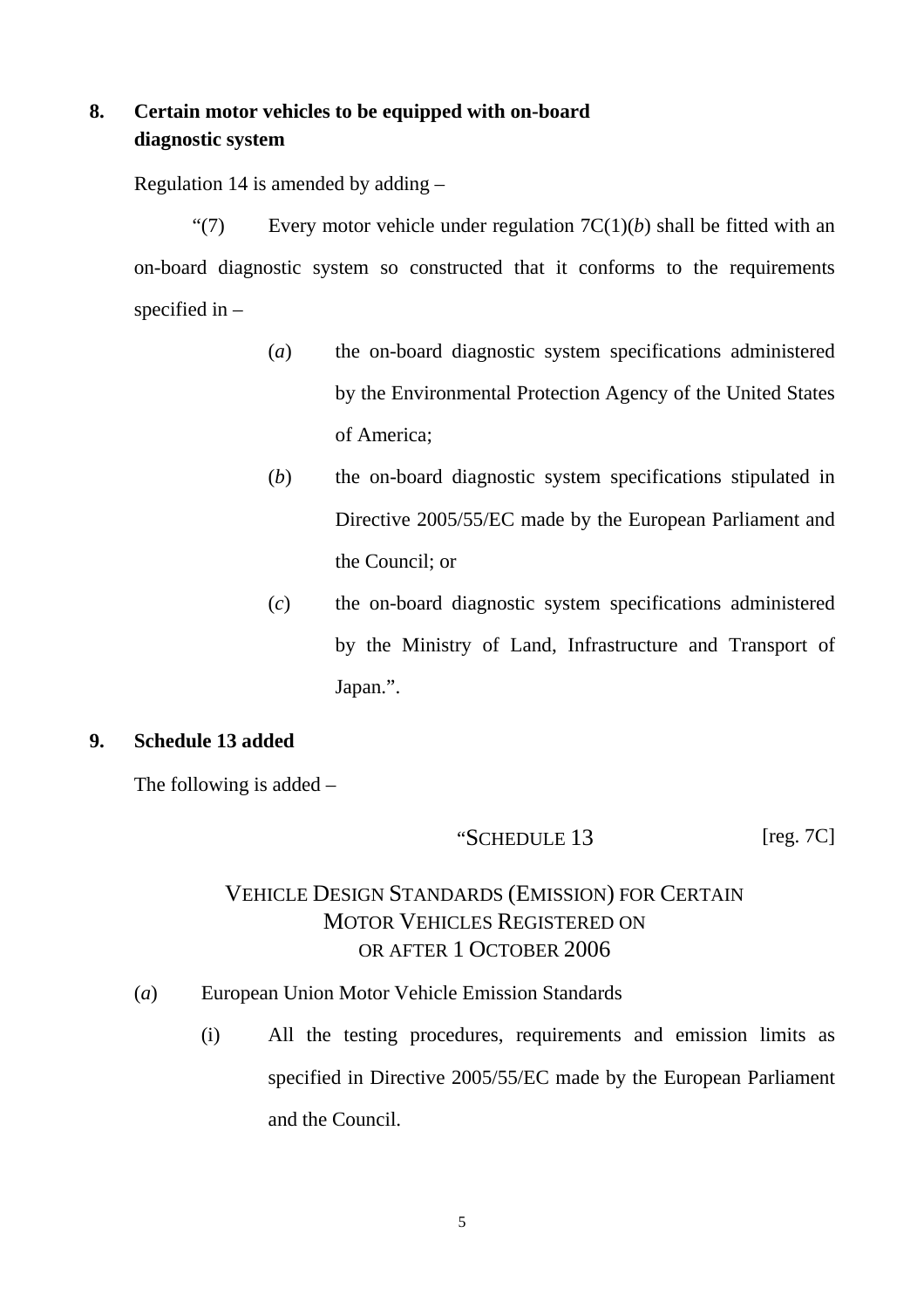- (ii) The emission of gaseous and particulate pollutants and opacity of smoke from the engine shall comply with the limit values set out in Row B1 of the Tables in Section 6.2.1 of Annex I to Directive 2005/55/EC made by the European Parliament and the Council as amended by Commission Directive 2005/78/EC.
- (iii) All the type approval requirements as specified in Council Directive 70/156/EEC made by the Council as amended by its subsequent amendments up to and including amendments made by Commission Directive 2004/104/EC.
- (*b*) United States of America Motor Vehicle Emission Standards
	- (i) All the testing procedures, requirements and emission limits as stated in the Code of Federal Regulations Title 40 Protection of Environment Part 86 Control of Emissions from new and in-use highway vehicles and engines of the United States of America.
	- (ii) The emission limit values shall comply with
		- (A) emission standards for 2005 and later model year Otto-cycle heavy-duty engines and vehicles for positive-ignition engines; or
		- (B) emission standards and supplemental requirements for 2007 and later model year diesel heave-duty engines for compression-ignition engines.
	- (iii) All the type approval requirements administered by the Environmental Protection Agency of the United States of America.
- (*c*) Japan Motor Vehicle Emission Standards
	- (i) All the testing procedures, requirements and emission limits as specified in the Safety Regulation for Road Vehicles (i.e. the Ministry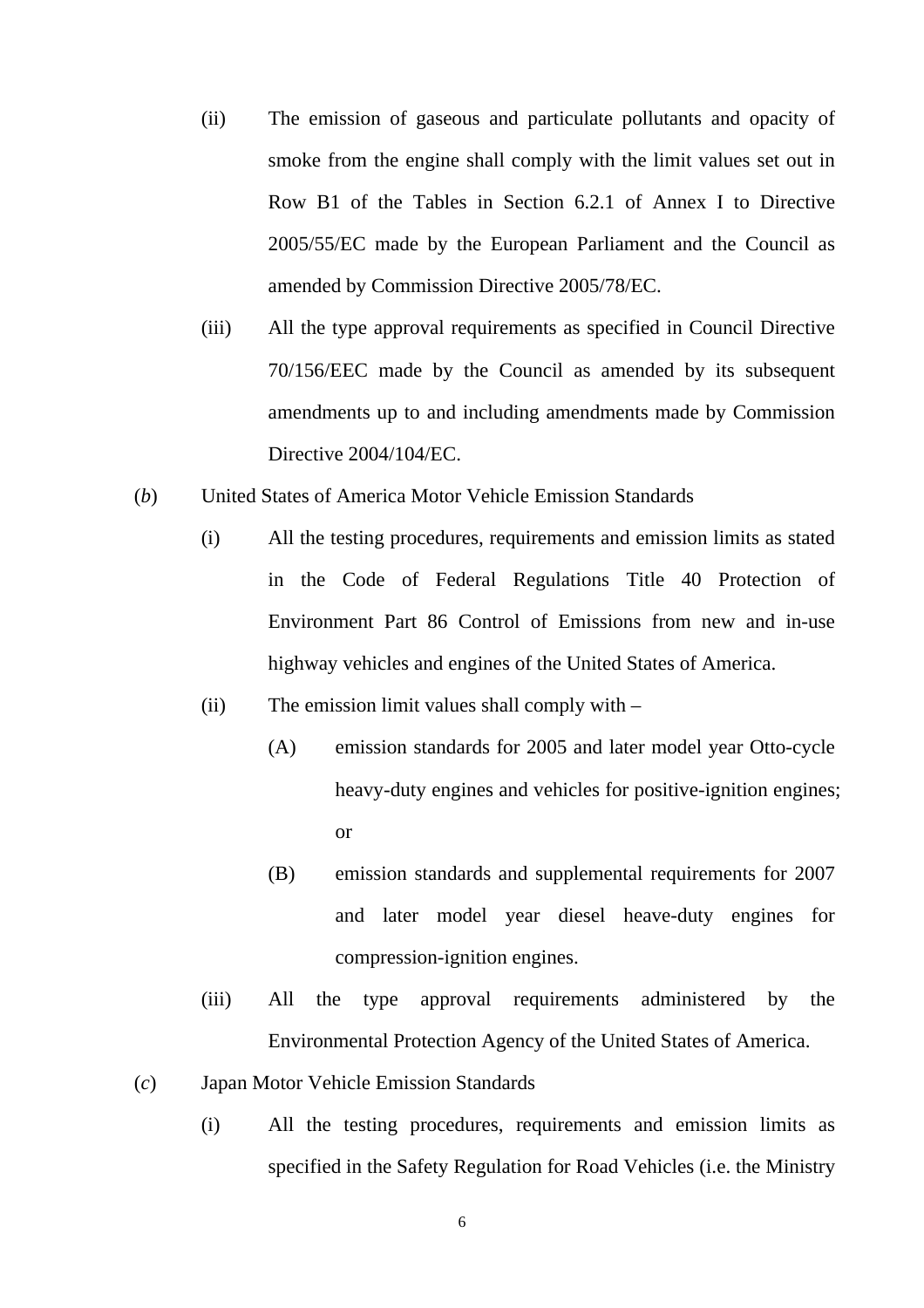of Transport Ordinance No. 67 of 28 July 1951) as amended by its subsequent amendments up to and including amendments made by Ministry of Land, Infrastructure and Transport Ordinances No. 49 of 6 April, 2005.

- (ii) The emission limit values shall comply with the limit values set out in the New Long-term Regulation enforced on 1 October 2005.
- (iii) All the type approval requirements administered by the Ministry of Land, Infrastructure and Transport of Japan.".

#### **10. Schedules 14 and 15 added**

The following are added –

$$
\text{``SCHEDULE 14} \qquad \qquad \text{[reg. 7D]}
$$

# VEHICLE DESIGN STANDARDS (EMISSION) FOR MOTOR CYCLES REGISTERED ON OR AFTER 1 JANUARY 2007

- (*a*) European Union Motor Cycle Emission Standards
	- (i) All the testing procedures, requirements and emission limits as specified in Directive 97/24/EC made by the European Parliament and the Council as amended by its subsequent amendments up to and including amendments made by Directive 2005/30/EC made by the European Parliament and the Council.
	- (ii) The emission limit values for Type I test shall comply with the limit values set out in Row B of the Table in Chapter 5, Annex II, Section 2.2.1.1.5 to Directive 97/24/EC made by the European Parliament and the Council as amended by its subsequent amendments up to and including amendments made by Directive 2005/30/EC made by the European Parliament and the Council.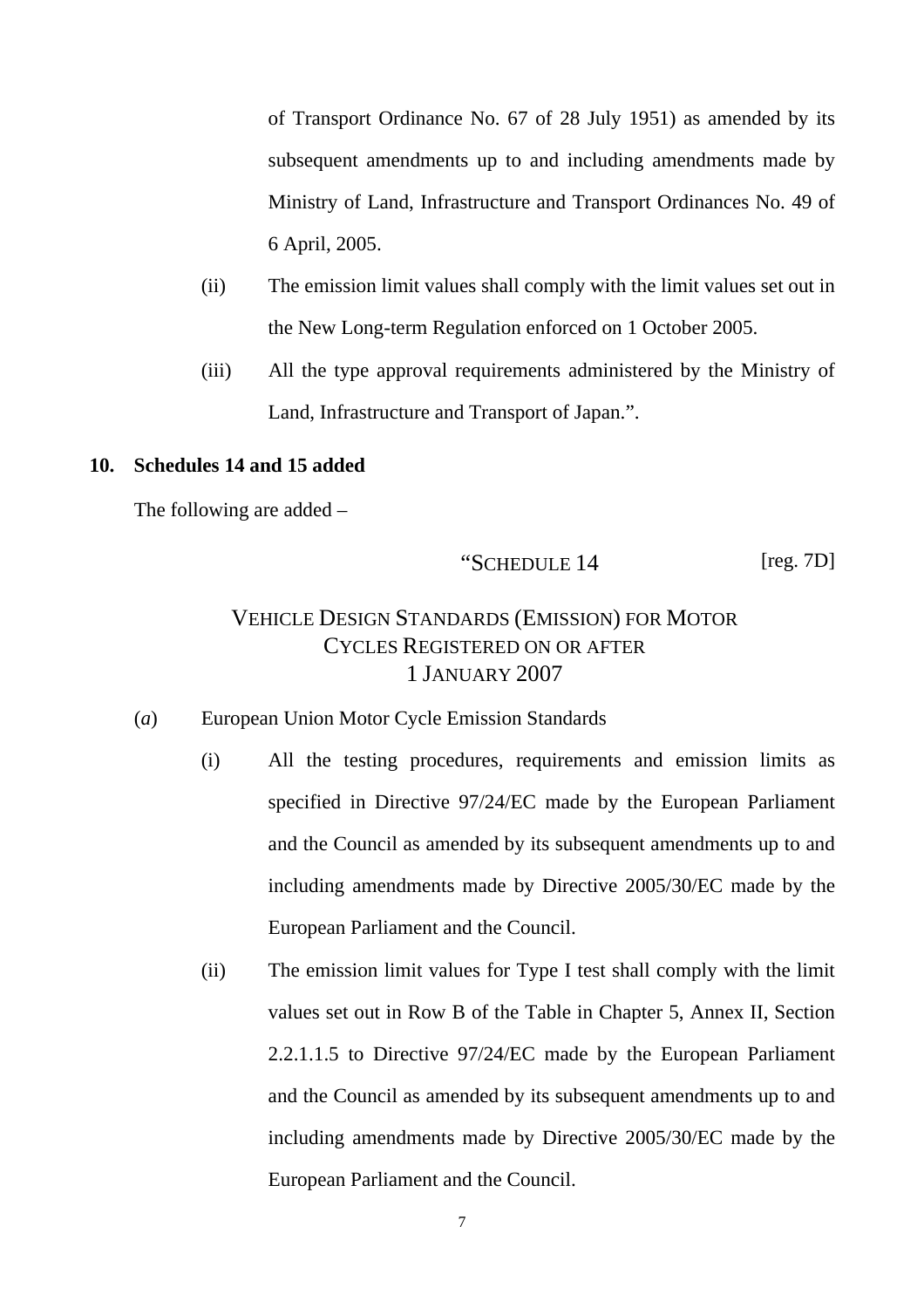- (iii) All the type approval requirements as specified in Directive 2002/24/EC made by the European Parliament and the Council as amended by its subsequent amendments up to and including amendments made by Directive 2005/30/EC made by the European Parliament and the Council.
- (*b*) United States of America Motor Cycle Emission Standards
	- (i) All the testing procedures, requirements and emission limits as stated in the Code of Federal Regulations Title 40 Protection of Environment Parts 9, 86, 90 and 1051 Control of Emissions from highway motor cycles of the United States of America.
	- (ii) The emission limit values shall comply with emission standards for 2006 and later model year motor cycles.
	- (iii) All the type approval requirements administered by the Environmental Protection Agency of the United States of America.
- (*c*) Japan Motor Cycle Emission Standards
	- (i) All the testing procedures, requirements and emission limits as specified in the Safety Regulation for Road Vehicles (i.e. the Ministry of Transport Ordinance No. 67 of 28 July 1951) as amended by its subsequent amendments up to and including amendments made by Ministry of Land, Infrastructure and Transport Ordinances No. 49 of 6 April, 2005 and Ministry of Land, Infrastructure and Transport Notice No. 909 of 29 August 2005.
	- (ii) The emission limit values shall comply with the limit values set out in the Ministry of Land, Infrastructure and Transport Notice No. 909 of 29 August 2005.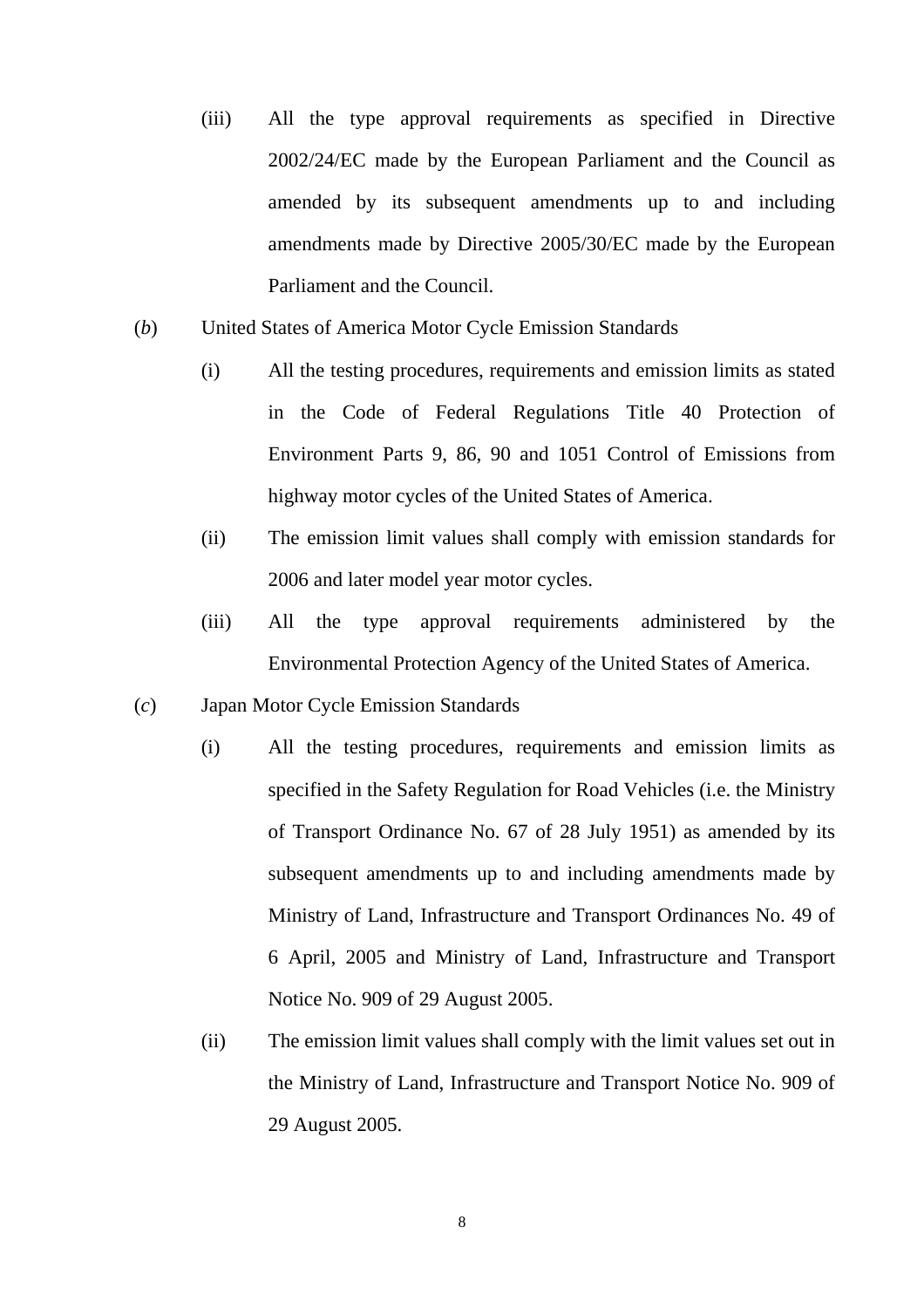(iii) All the type approval requirements administered by the Ministry of Land, Infrastructure and Transport of Japan.

SCHEDULE 15 [reg. 7D]

# VEHICLE DESIGN STANDARDS (EMISSION) FOR MOTOR TRICYCLES REGISTERED ON OR AFTER 1 JANUARY 2007

European Union Motor Tricycle Emission Standards

- (i) All the testing procedures, requirements and emission limits as specified in Directive 97/24/EC made by the European Parliament and the Council as amended by its subsequent amendments up to and including amendments made by Directive 2005/30/EC made by the European Parliament and the Council.
- (ii) The emission limit values for Type I test shall comply with the limit values set out in Row A of the Table in Chapter 5, Annex II, Section 2.2.1.1.5 to Directive 97/24/EC made by the European Parliament and the Council as amended by its subsequent amendments up to and including amendments made by Directive 2005/30/EC made by the European Parliament and the Council.
- (iii) All the type approval requirements as specified in Directive 2002/24/EC made by the European Parliament and the Council as amended by its subsequent amendments up to and including amendments made by Directive 2005/30/EC made by the European Parliament and the Council.".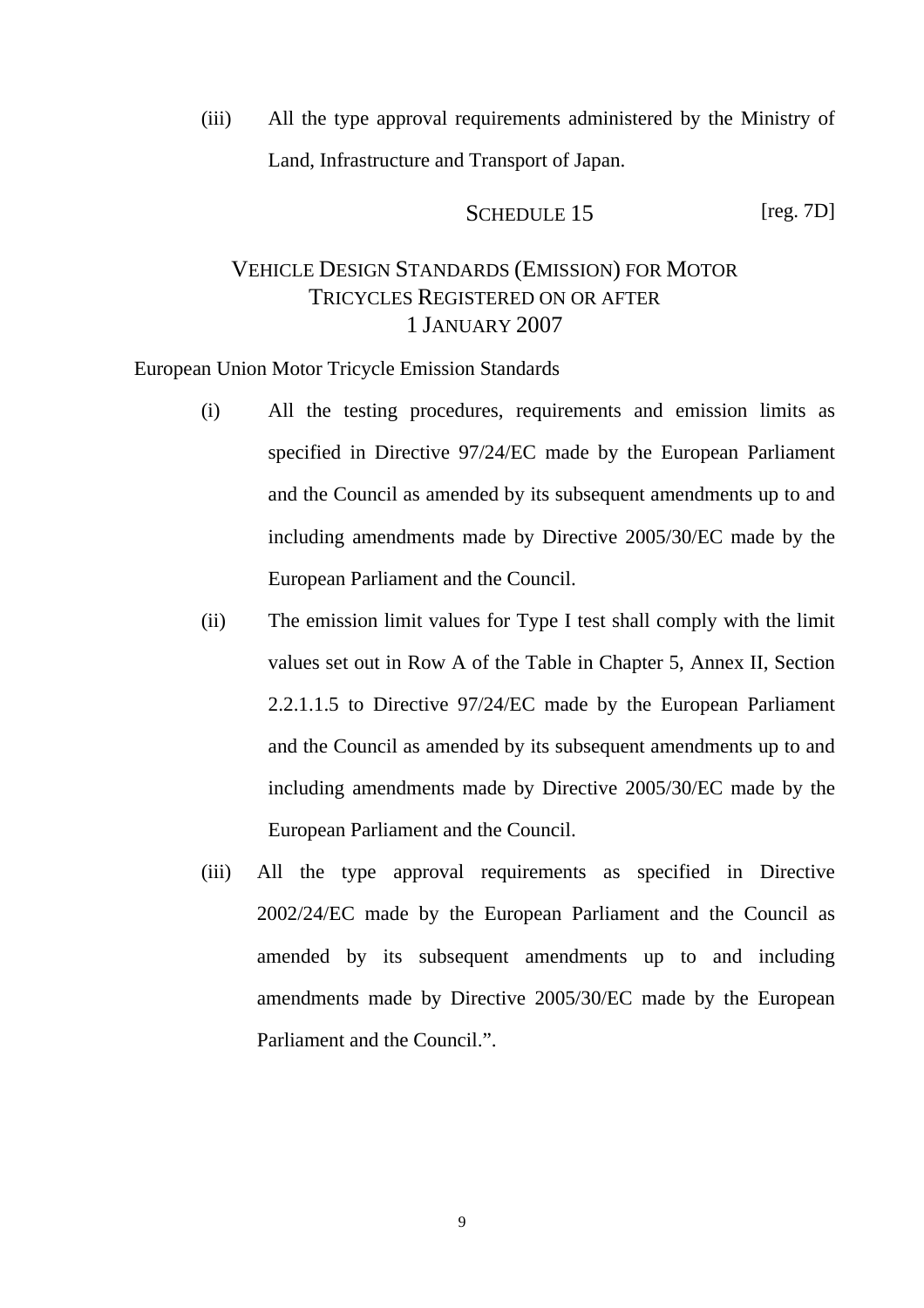## Secretary for the Environment, Transport and **Works**

2006

#### **Explanatory Note**

This Regulation amends the Air Pollution Control (Vehicle Design Standards)(Emission) Regulations (Cap. 311 sub. leg. J). The purpose, mainly, is to impose more stringent vehicle design standards on certain motor vehicles, in order to reduce the emission of air pollutants from them.

2. New Regulation 7C specifies enhanced design standards for certain goods vehicles, light buses and buses, with a design weight of more than 3.5 tonnes, which are first registered on or after 1 October 2006. Regulation 7(1) is amended so that the existing standards will not apply to the same types of vehicles which are registered after 30 September 2006 (sections 2 and 4).

3. New Regulation 7D specifies enhanced design standards for every motor cycle or motor tricycle which is first registered on or after 1 January 2007. Regulation 7(1)(*m*) and (*n*) is amended so that the existing standards will not apply to such motor cycles and tricycles which are registered after 31 December 2006 (sections 2 and 5).

4. Regulation 7B (which deals with design standards for certain motor vehicles registered on or after 1 January 2006) is amended to apply the same design standards to goods vehicles and light buses with a design weight of 1.7 tonnes or less and those with a design weight of more than 1.7 tonnes but not more than 3.5 tonnes. The reason is that on and from 1 January 2007 the distinction will no longer be relevant (section 3).